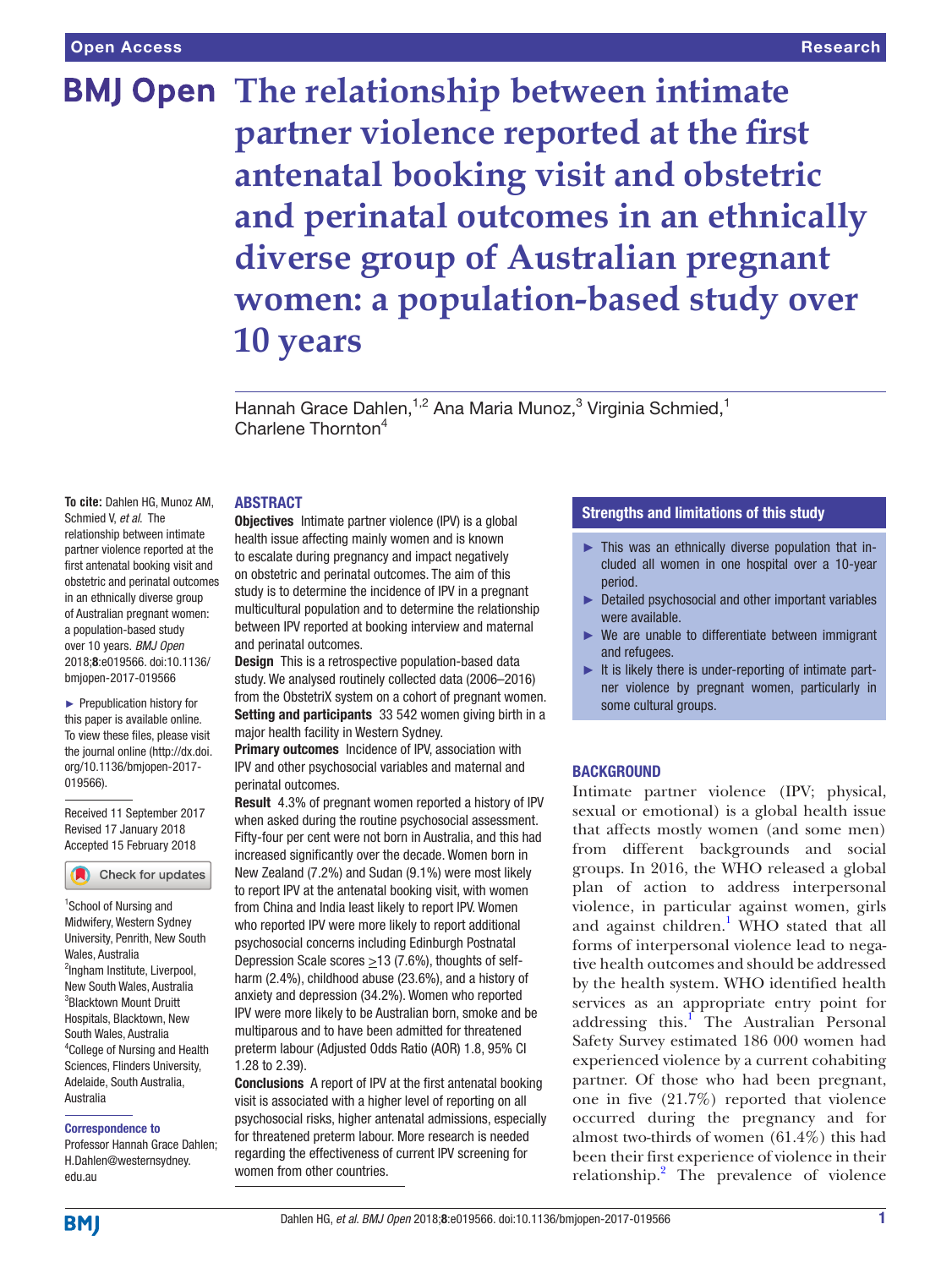during pregnancy is estimated to be between 4% and 8% of pregnant women.<sup>[3](#page-9-2)</sup>

Global estimates of the prevalence of IPV range from 16.3% of ever-partnered women experiencing violence in their lifetime in East Asia to 50% of women suffering violence in Sub-Saharan Africa.<sup>[4](#page-9-3)</sup> However, these figures may be higher as the stigma and shame associated with IPV means disclosure remains low and in some cultural groups taboos about discussing what are considered to be family problems remain.<sup>5</sup>

Pregnant women exposed to IPV face many challenges; however, migrant women who are pregnant and living in a different sociocultural environment experience additional stresses in their lives, such as conflicting cultural values, social isolation, language barriers, limited economic resources, discrimination and racism.<sup>[6](#page-9-5)</sup> In many cultures, IPV is socially accepted, abuse is not always considered criminal or even incorrect, and the woman is seen as subservient to their male partner. $6$  A lack of knowledge about the law regarding IPV and immigration represents a challenge for migrant women as they may fear losing custody of their child/children and their immigration status.<sup>[7](#page-9-6)</sup>

A meta-analysis of risk factors for domestic violence during pregnancy found across 92 studies that the average prevalence of emotional abuse was 28.4%, physical abuse was  $13.8\%$  $13.8\%$  $13.8\%$  and sexual abuse was  $8\%.$ <sup>8</sup> The authors found that abuse before pregnancy and lower education level were strong predictors of abuse during pregnancy. A systematic review of domestic violence and perinatal mental health disorders including 67 papers found a three-fold increase in the odds of high-level depressive symptoms in the postnatal period after having experienced domestic violence during pregnancy.<sup>9</sup> Post-traumatic stress disorder (PTSD) symptoms were also associated with a history of IPV. No studies identified a link between puerperal psychosis or eating disorders and IPV.<sup>9</sup>

The Australian government places a strong emphasis on supporting women who are pregnant with mental health and other psychosocial issues, with particular focus on early intervention, social inclusion, and recovery and service access, coordination and continuity of care.<sup>10 11</sup> The increased recognition that social and emotional problems in the perinatal period can impact negatively on outcomes for women and their babies has led a number of Australian states and territories to introduce psychosocial assessment which includes depression screening as well as questions on IPV. This process has been supported by *beyondblue and the National Perinatal Depression Initiative* which has led to the production of perinatal clinical practice guidelines for healthcare professionals.<sup>12</sup> In addition, in New South Wales (NSW) the Supporting Families Early Policy has integrated psychosocial risk assessment into routine care (Integrated Perinatal Care) during pregnancy and after the birth. The aim of this approach is to provide a coordinated network of support for mothers and their babies.<sup>13 14</sup> All women when they book in for their pregnancy care in public hospitals (this is not routine in the private healthcare sector)

receive a psychosocial assessment from midwives and then again from the child and family health nurse (CFHN) following birth and again at the 6–8weeks' postnatal check. The psychosocial screening tool includes the Edinburgh Postnatal Depression Scale (EPDS) and a series of questions that encompass seven key variables or areas of risk [\(table](#page-2-0) 1). This routine screening of pregnant women is not without its concerns regarding the specific skills required in understanding, interpreting and responding appropriately to women's needs and the support provided to midwives to do this[.14 15](#page-9-12) This is an even more complex issue where migrant women are concerned and cultural understandings, taboos and language barriers could all have a significant influence.<sup>16</sup>

The aim of this study was to determine the incidence of IPV in a pregnant multicultural population not born in Australia compared with Australian-born women and to determine the relationship between IPV reported at booking interview and obstetric and perinatal outcomes.

### **METHODS**

#### Study design

This is a retrospective population-based data study. We analysed routinely collected data from the ObstetriX system on a cohort of all pregnant women giving birth in a major health facility in Western Sydney over a 10-year period (2006–2016; n=33 542).

#### **Setting**

Blacktown Hospital is located in Western Sydney, NSW, Australia and provides maternity services to over 3000 women per year. Blacktown is classified as a level 4 maternity unit, meaning it cares for women of low to moderate obstetric risk. Western Sydney is a rapidly growing area in NSW. It has a diverse population with a high proportion of young families, multiculturalism (57% not born in Australia) and significant socioeconomic disadvantage.[17](#page-9-14) Routine antenatal psychosocial assessment, which includes depression screening and questions on domestic violence, has been conducted routinely at this site since 2006 when it was introduced at Blacktown Hospital.

### Data sources

This study was a retrospective review of routinely collected data for a consecutive cohort of women who delivered babies at Blacktown Hospital between 1 January 2006 and 31 May 2016. Data were sourced from the Western Sydney Local Health District ObstetriX database, an information system that collects clinical data from first antenatal visit through to discharge of mother and baby from the hospital.

#### Variables

Variables of interest included (1) demographics (age, country of birth and private health insurance status); (2) baseline health, obstetric characteristics and medical risks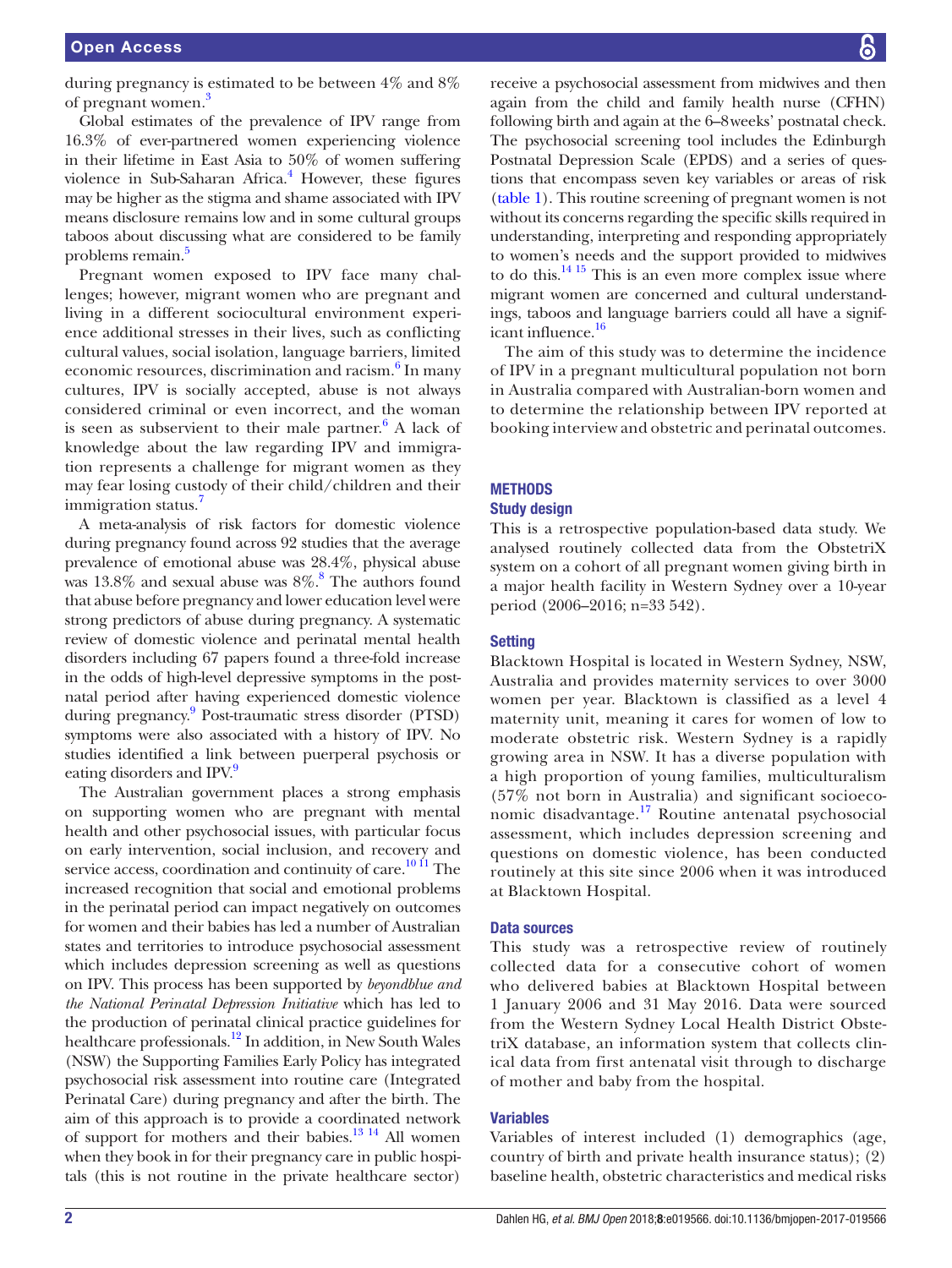<span id="page-2-0"></span>

| Table 1 Psychosocial risk variables I-IV, New South Wales Department of Health (2010)                                                                                                                                                                                    |                                                                                                                                                                                                                                                                                                                                                                                                                                                                                                                                                                                                                  |  |  |
|--------------------------------------------------------------------------------------------------------------------------------------------------------------------------------------------------------------------------------------------------------------------------|------------------------------------------------------------------------------------------------------------------------------------------------------------------------------------------------------------------------------------------------------------------------------------------------------------------------------------------------------------------------------------------------------------------------------------------------------------------------------------------------------------------------------------------------------------------------------------------------------------------|--|--|
| Variables (risk factors)                                                                                                                                                                                                                                                 | Suggested format for psychosocial assessment questions                                                                                                                                                                                                                                                                                                                                                                                                                                                                                                                                                           |  |  |
| I. Lack of support                                                                                                                                                                                                                                                       | 1. Will you be able to get practical support with your baby?<br>2. Do you have someone you are able to talk to about your feelings or worries?                                                                                                                                                                                                                                                                                                                                                                                                                                                                   |  |  |
| II. Recent major stressors in the last<br>12 months                                                                                                                                                                                                                      | 3. Have you had any major stressors, changes or losses recently (ie, in the last<br>12 months) such as, financial problems, someone close to you dying or any other<br>serious worries?                                                                                                                                                                                                                                                                                                                                                                                                                          |  |  |
| III. Low self-esteem (including lack<br>of self-confidence, high anxiety and<br>perfectionistic traits)                                                                                                                                                                  | 4. Generally, do you consider yourself a confident person?<br>5. Does it worry you a lot if things get messy or out of place?                                                                                                                                                                                                                                                                                                                                                                                                                                                                                    |  |  |
| IV. History of anxiety, depression or other<br>mental health problems                                                                                                                                                                                                    | 6. (a) Have you ever felt anxious, miserable, worried or depressed for more than a<br>couple of weeks?<br>6. (b) If so, did it seriously interfere with your work and your relationships with<br>friends and family?<br>7. Are you currently receiving, or have you in the past received, treatment for any<br>emotional problems?                                                                                                                                                                                                                                                                               |  |  |
| V. Couple's relationship problems or<br>dysfunction (if applicable)                                                                                                                                                                                                      | 8. How would you describe your relationship with your partner?<br>9. (a) Antenatal: What do you think your relationship will be like after the birth?<br>OR (b) Postnatal (in Community Health Setting): Has your relationship changed<br>since having the baby?                                                                                                                                                                                                                                                                                                                                                 |  |  |
| VI. Adverse childhood experiences                                                                                                                                                                                                                                        | 10. Now that you are having a child of your own, you may think more about your<br>own childhood and what it was like. As a child were you hurt or abused in any way<br>(physically, emotionally, sexually)?                                                                                                                                                                                                                                                                                                                                                                                                      |  |  |
| <b>VII. Domestic violence</b><br>Questions must be asked only when the<br>woman can be interviewed away from<br>partner or family member over the age<br>of 3 years. Staff must undergo training in<br>screening for domestic violence before<br>administering questions | 11. Within the last year, have you been hit, slapped or hurt in other ways by your<br>partner or ex-partner?<br>12. Are you frightened of your partner or ex-partner?<br>(If the response to questions 11 and 12 is 'No' then offer the Domestic Violence<br>information card and omit questions 13-18)<br>13. Are you safe here at home?/to go home when you leave here?<br>14. Has your child/children been hurt or witnessed violence?<br>15. Who is/are your children with now?<br>16. Are they safe?<br>17. Are you worried about your child/children's safety?<br>18. Would you like assistance with this? |  |  |
| Opportunity to disclose further                                                                                                                                                                                                                                          | 19. Are there any other issues or worries you would like to mention?                                                                                                                                                                                                                                                                                                                                                                                                                                                                                                                                             |  |  |

(parity, body mass index (BMI), smoking, diagnosis of hypertension, diabetes, incidence of threatened premature labour, antepartum haemorrhage; (3) psychosocial risks (evidence of IPV); (4) depressive and anxiety symptoms; (5) birth details (gestation at birth, birth type, perineal status) and (6) postnatal outcomes (Apgar scores, birth weight, admission to neonatal intensive care unit). The relationship between IPV and above-listed health outcomes were also examined.

The psychosocial screening tool questions are based on a series of known risk factors and are administered alongside the EPDS ([table](#page-2-0) 1). The booking midwife administers this screening tool in the privacy of the initial antenatal booking visit when women are around 12–20 weeks' pregnant. Partners are asked not to be present or to leave when these questions are asked. If an NSW Health Interpreter was booked for the visit, the questions were asked verbally via the interpreter.

#### Analysis

Positive responses to the IPV questions, collected by clinical staff at the first antenatal visit, were grouped to form

the dichotomous variable 'IPV' or 'no IPV' for all women. Women were grouped in non-Australian-born and Australian-born cohorts and for the non-Australian-born cohort the seven most commonly occurring countries of birth were examined independently. Pregnancy, labour and birth events were then analysed using contingency tables and  $\chi^2$ results were calculated. Logistic regression techniques were applied and reported as unadjusted and adjusted ORs and 95% CIs following adjustment for maternal age, gestation at birth, country of birth and smoking. Analysis was undertaken with IBM SPSS V.23. Due to the number of statistical tests undertaken, a p value <0.001 was set for significance.

Ethics approval was given by Western Sydney Local Health District (Protocol Number HREC2013/4/6.7 (3697) AU RED LNR/13/WMEAD/98) and an amended approval given in 2017. A waiver of individual consent was obtained due to the deidentified nature of the data.

#### **RESULTS**

Over a 10-year period (2006–2016 inclusive), 33 542 women gave birth at the Western Sydney maternity unit.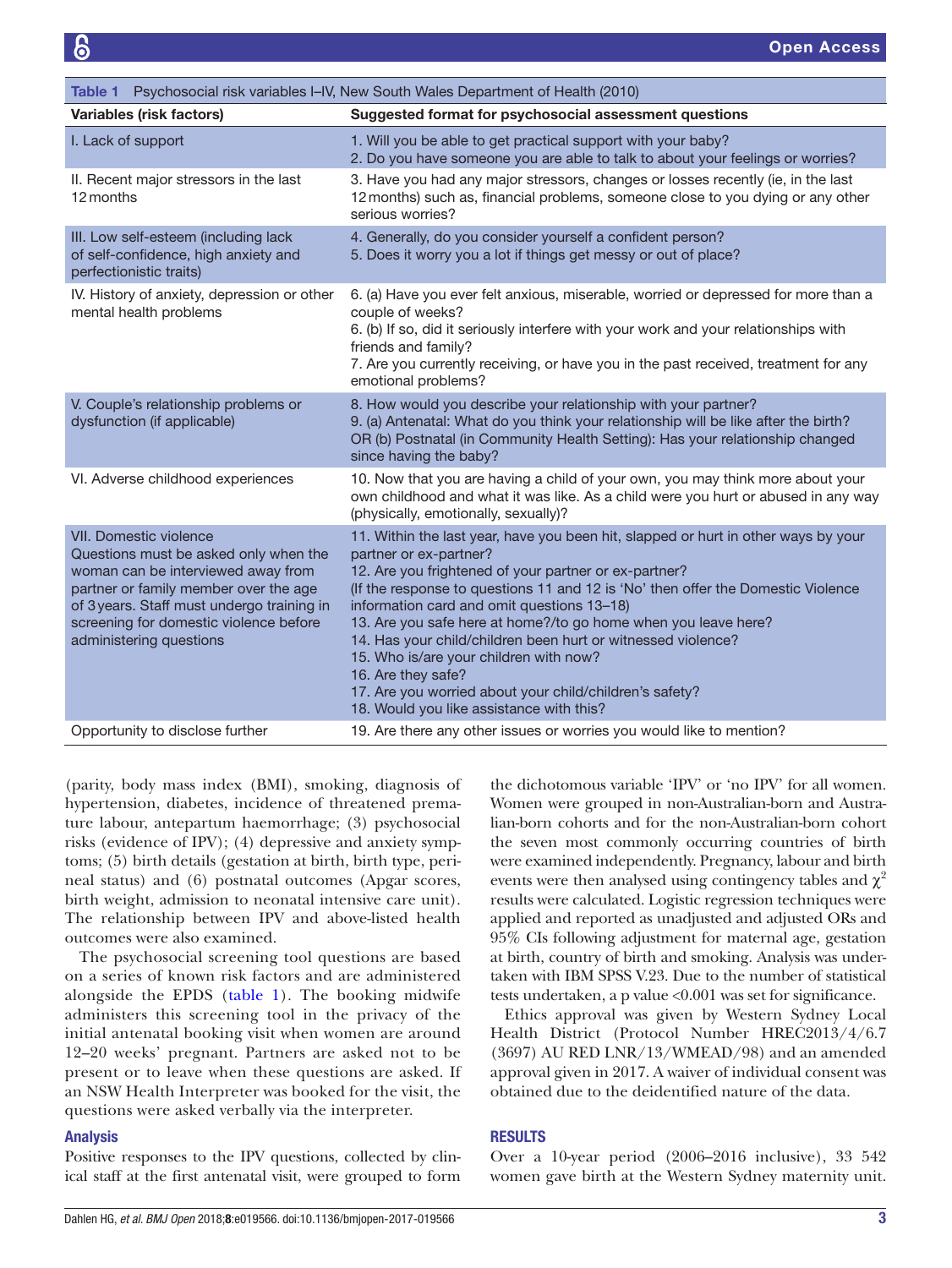

Figure 1 Changing profile of Australian-born women expressed as a percentage of all births over time.

During this time, there was a decrease in the number of women giving birth who were born in Australia [\(figure](#page-3-0) 1). During the 10 years, the increase in women born in India was most notable (4.2%–25.7%) ([figure](#page-3-1) 2). Overall, 4.3% of women reported a history of IPV. There were an additional 0.8% of women for whom screening was not undertaken due to refusal of their partner or other family member(s) to leave the interview room.

There were differences in demographics between Australian and non-Australian women, with Australian women being younger, more likely to be under 20 years of age and less likely to be over 35 years of age. Australian born women were more likely to have a BMI >30 ([table](#page-4-0) 2).

During pregnancy, women born in Australia were more likely to smoke and have hypertensive disorders of pregnancy but they were less likely to have gestational diabetes and anaemia. In terms of birth outcomes, women born in Australia were more likely to have a normal vaginal birth, have an epidural and give birth in the birth centre.

<span id="page-3-0"></span>There was a significantly higher stillbirth rate observed in women not born in Australia [\(table](#page-5-0) 3).

Women who disclosed IPV at the first antenatal booking visit over this 10-year period weighed slightly less and smoked more than twice as much compared with those who did not disclose IPV. These women were also more likely to be having a subsequent baby. During pregnancy, they were more likely to have an admission with threatened premature labour ([table](#page-6-0) 4).

Overall 4.3% of women reported a history (current partner 3.5%, previous partner 0.7%, other family member 0.1%) of IPV when asked during the routine psychosocial assessment at booking in for pregnancy care. Women born in New Zealand (7.2%) and Sudan (9.1%) were most likely to report IPV at the antenatal booking visit, with women from China and India least likely to report IPV. Missing data for variables relating to IPV equated to 8.7% [\(table](#page-6-1) 5).

Women who reported IPV were more likely to report concerns when psychosocial screening was attended,



<span id="page-3-1"></span>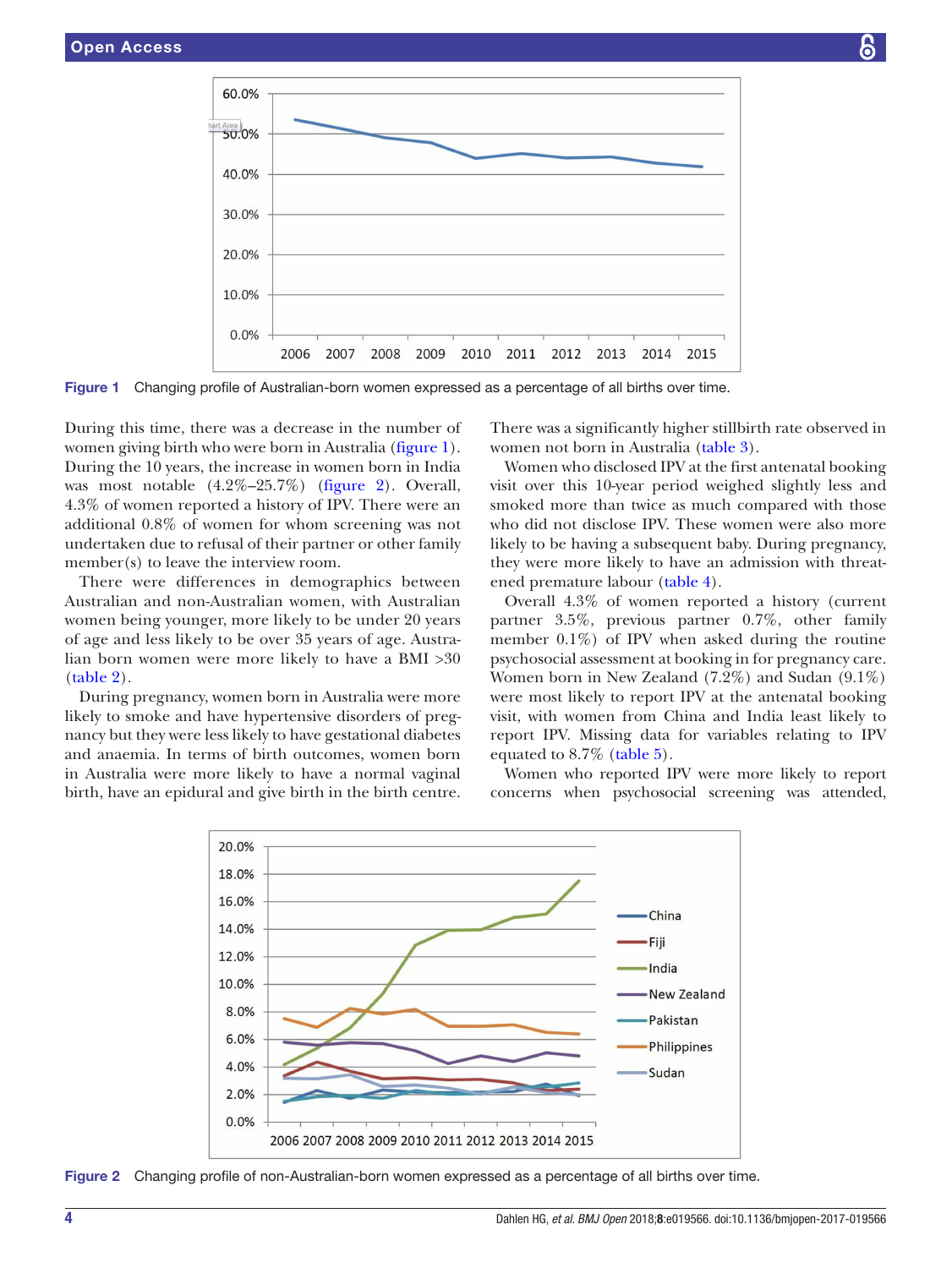<span id="page-4-0"></span>

|                           |  | Table 2 Selected demographics of Australian-born and |
|---------------------------|--|------------------------------------------------------|
| non-Australian-born women |  |                                                      |

| Australian<br>born,<br>n=15459 | Non-<br>Australian<br>born.<br>n=18 083 | <b>P</b> values |
|--------------------------------|-----------------------------------------|-----------------|
| 27.7(5.75)                     | 29.8(5.11)                              | < 0.001         |
| 7.9%                           | 1.8%                                    | < 0.001         |
| 13.0%                          | 17.9%                                   | < 0.001         |
| 25.0%                          | 26.9%                                   | < 0.002         |
| 28.2%                          | 17.7%                                   | < 0.001         |
| $3.0\%$                        | 3.0%                                    | 0.02            |
| 3.7%                           | 3.4%                                    | 0.14            |
|                                |                                         |                 |

\*Mean and SD.

including EPDS  $\geq$ 13 (7.63%), thoughts of self-harm (2.4%), childhood abuse (23.6%) and anxiety and depression (34.2%). Women who reported IPV were more likely overall to be Australian born, smoke and be multiparous ([table](#page-7-0) 6).

We examined women reporting IPV at booking and the incidence of pregnancy conditions and events compared with women with no report of IPV adjusting for smoking, parity and gestational age and found significant associations with IPV and being born in Australia, smoking, being multiparous and having threatened premature labour. Women reporting IPV were however less likely to have hypertensive disease of pregnancy ([table](#page-7-1) 7).

#### **DISCUSSION**

In this study, we aimed to determine the incidence of IPV over 10 years in a pregnant multicultural population and to compare characteristics of those not born in Australia with those born in Australia. We also aimed to determine the relationship between IPV reported at the antenatal booking interview and selected obstetric and perinatal outcomes.

Australia has a large population of both economic and humanitarian migrant, and there has been a steady increase in new arrivals over the past decade in some metropolitan locations, including the study site. Understanding the specific healthcare needs of migrant women in pregnancy and following birth is important to inform health service design and delivery and ensure the best health outcomes for women and babies. We found a dramatic increase in the number of women born overseas (from 47% in 2006 to 62% in 2016) with the largest increase being in women born in India. We also found differences in demographics and obstetric outcomes between Australian-born and non-Australian-born women, with those not born in Australia tending to be older, less likely to have a BMI of  $\geq 30$  compared with those born in Australia. They are also much less likely to smoke and much more likely to have gestational diabetes. These differences were identified previously in our analyses of the state-wide population.<sup>18 19</sup>

Overall, a low proportion of women disclosed IPV (4.3%). This is comparable with, or a little lower than other Australian<sup>20</sup> and international<sup>[3](#page-9-2)</sup> studies that also estimated IPV prevalence to be between 4% and 8% of pregnant women. However, this is very likely to reflect under-reporting by women, as demonstrated by James *et al*, the prevalence of IPV in pregnancy is close to 20%.[8](#page-9-7) Furthermore, in NSW the IPV screening questions ask directly about physical abuse which was estimated to be around  $13.8\%$ .

The Maternal Health Study conducted in one Australian state (Victoria) reported that the prevalence of domestic violence across the first postnatal year was  $17\%$ .<sup>20</sup> At the 4-year follow-up, the authors found that 29% of women experienced IPV across the 4 years postbirth. This included women who were subjected to physical and or emotional and/or sexual abuse.<sup>[22](#page-9-18)</sup>

In our study, women who reported IPV were more likely overall to be Australian born. We found that of the non-Australian born cohort, women born in New Zealand and in Sudan were more likely to report IPV when asked. The New Zealand sample is likely to reflect the higher Maori and Pacific Islander population in this location (Western Sydney). New Zealand research has reported a higher prevalence of IPV among Maori women and in some locations, this is over  $60\%$ .<sup>[23](#page-9-19)</sup> Studies also report that many Sudanese women experience IPV from their husbands prior to migration, and this represents a significant factor in these women's premigration history. $24$ 

In contrast, women born in India (the largest migrant group in the study location) and those born in China were the least likely to say they experienced IPV when asked. We suggest that this reflects significant under-reporting by these women. Previous studies have reported rates of 4% in China[25](#page-9-21) and more recently James *et al* found a prevalence of 4.[8](#page-9-7)% in China and a prevalence of 28% in India.<sup>8</sup> This under-reporting is likely due to cultural concerns about sharing with strangers what is considered to be family business, something that is accepted in their country of origin.<sup>26</sup>

Women who reported IPV were more likely to report a raised EPDS  $\geq$ 13 (7.63%), thoughts of self-harm (2.4%), and anxiety and depression (34.2%). These women were also more likely to worry, report stress and have a family history of mental illness. This means they are likely to have fewer social support systems in place that could buffer or protect them and their children from the effects of IPV.<sup>[27](#page-9-23)</sup> A number of longitudinal studies of maternal well-being in Australia<sup>22 28</sup> show a strong association between depressive symptoms in pregnancy and in the year after birth and poor partner relationship and IPV.

Another major concern reported when psychosocial screening was attended was childhood abuse (23.6%) which was significantly associated with IPV. Researchers have hypothesised that women with a history of childhood abuse may be at exceptionally high risk of revictimisation in adulthood, including rape and IPV[.29–32](#page-9-24) In the Maternal Health Study, childhood abuse was reported by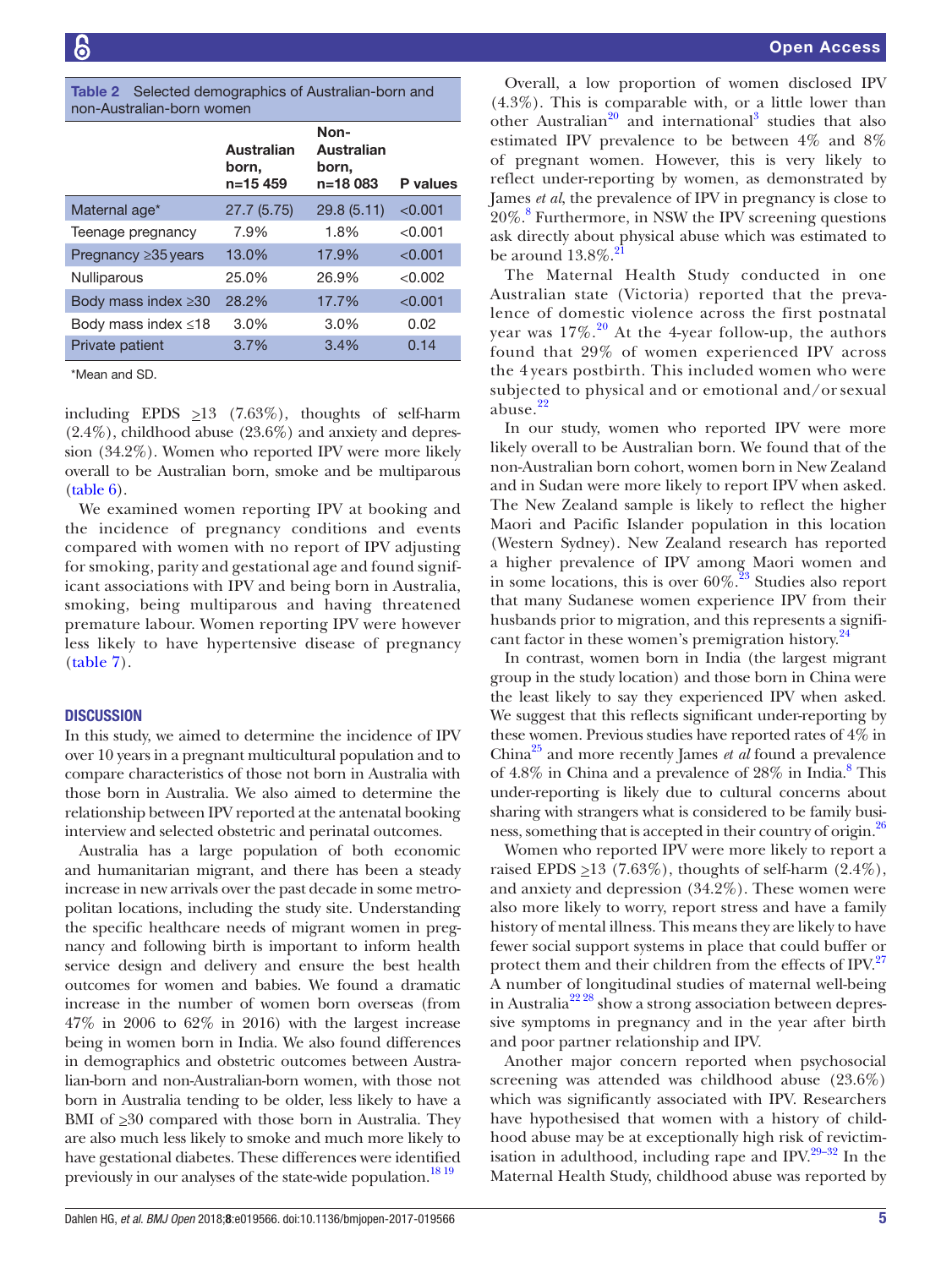<span id="page-5-0"></span>

| Table 3 Pregnancy events and outcomes of Australian-born and non-Australian-born women |                                 |                                  |          |  |  |
|----------------------------------------------------------------------------------------|---------------------------------|----------------------------------|----------|--|--|
|                                                                                        | Australian born,<br>$n = 15459$ | Non-Australian born,<br>n=18 083 | P values |  |  |
| Smoking                                                                                | 19.7%                           | 4.3%                             | < 0.001  |  |  |
| Gestational hypertension                                                               | 2.6%                            | 1.8%                             | < 0.001  |  |  |
| <b>Gestational diabetes</b>                                                            | 6.4%                            | 13.6%                            | < 0.001  |  |  |
| Admitted for threatened<br>premature labour                                            | 3.6%                            | 2.8%                             | < 0.002  |  |  |
| Maternal anaemia                                                                       | 7.7%                            | 10.2%                            | < 0.001  |  |  |
| Any antepartum haemorrhage                                                             | 0.8%                            | 0.9%                             | 0.38     |  |  |
| Gestation at birth*                                                                    | 39.2 (2.01)                     | 39.1 (1.98)                      | < 0.001  |  |  |
| Gestation grouped                                                                      |                                 |                                  |          |  |  |
| <28 weeks                                                                              | 0.6%                            | 0.7%                             | 0.12     |  |  |
| 29-32 weeks                                                                            | 0.4%                            | 0.3%                             |          |  |  |
| 32-36 weeks                                                                            | 5.3%                            | 5.0%                             |          |  |  |
| 37 weeks and greater                                                                   | 93.7%                           | 94.0%                            |          |  |  |
| Normal vaginal birth                                                                   | 66.4%                           | 60.6%                            | < 0.001  |  |  |
| Instrumental birth                                                                     | 8.6%                            | 11.2%                            | < 0.001  |  |  |
| Caesarean section                                                                      | 25.0%                           | 28.2%                            | < 0.001  |  |  |
| Syntocinon usage                                                                       | 46.1%                           | 53.9%                            | < 0.001  |  |  |
| Place of birth                                                                         |                                 |                                  |          |  |  |
| <b>Birth centre</b>                                                                    | 9.2%                            | 4.9%                             | < 0.001  |  |  |
| Born before arrival                                                                    | 0.8%                            | 0.6%                             | < 0.001  |  |  |
| Operating theatre                                                                      | 25.0%                           | 28.2%                            | < 0.001  |  |  |
| Delivery ward                                                                          | 65.0%                           | 66.3%                            | < 0.001  |  |  |
| Amniotomy                                                                              | 51.9%                           | 51.4%                            | 0.36     |  |  |
| Epidural usage†                                                                        | 19.8%                           | 15.3%                            | < 0.001  |  |  |
| Third-degree and fourth-degree tears†                                                  | 0.5%                            | 1.5%                             | < 0.001  |  |  |
| Episiotomy†                                                                            | 14.4%                           | 22.6%                            | < 0.001  |  |  |
| Postpartum haemorrhage >1500 mL                                                        | 1.2%                            | 1.4%                             | 0.38     |  |  |
| Birth weight*                                                                          | 3414 (588.22)                   | 3290 (563.49)                    | < 0.001  |  |  |
| Admitted to special care nursery/neonatal<br>intensive care unit                       | 7.5%                            | 8.6%                             | < 0.001  |  |  |
| Stillbirth rate/1000 births                                                            | 5.2                             | 8.2                              | < 0.001  |  |  |
| 5 min Apgar <7                                                                         | 1.6%                            | 1.6%                             | 0.56     |  |  |
| Fetal anomaly                                                                          | 0.8%                            | 0.7%                             | 0.38     |  |  |

\*Median, IQR, Mann-Whitney U.

†As a % of vaginal births.

a high number of women  $(41\%)$ , and these women were more likely to experience IPV and poor mental health.<sup>[28](#page-9-25)</sup>

As noted, women who reported IPV were more likely to be Australian born, they were more likely to smoke and be multiparous. During the pregnancy, they were less likely to have hypertensive disease of pregnancy and more likely to have been admitted for threatened preterm labour (AOR 1.8,95%CI 1.28 to 2.39). Various studies have demonstrated a significant impact of IPV on women's health behaviours during pregnancy, including higher rates of smoking,[33–35](#page-9-26) alcohol and substance use.[36–38](#page-9-27) Experiencing IPV is a significant life stress and higher rates of mental illness, seen in this study, also correlate with high smoking rates. One study found probable major depression and generalised anxiety disorder were associated with a 93% and 44% increased odds, respectively, of being a current smoker.<sup>39</sup>

Likewise, the higher number of multiparous women reporting IPV would impact on the higher rates of normal birth seen in this group as well as the lower episiotomy rate and severe perineal trauma rate.

The impact of IPV on maternal mental health cannot be underestimated. During the pregnancy and the postpartum period, IPV is associated with depression, anxiety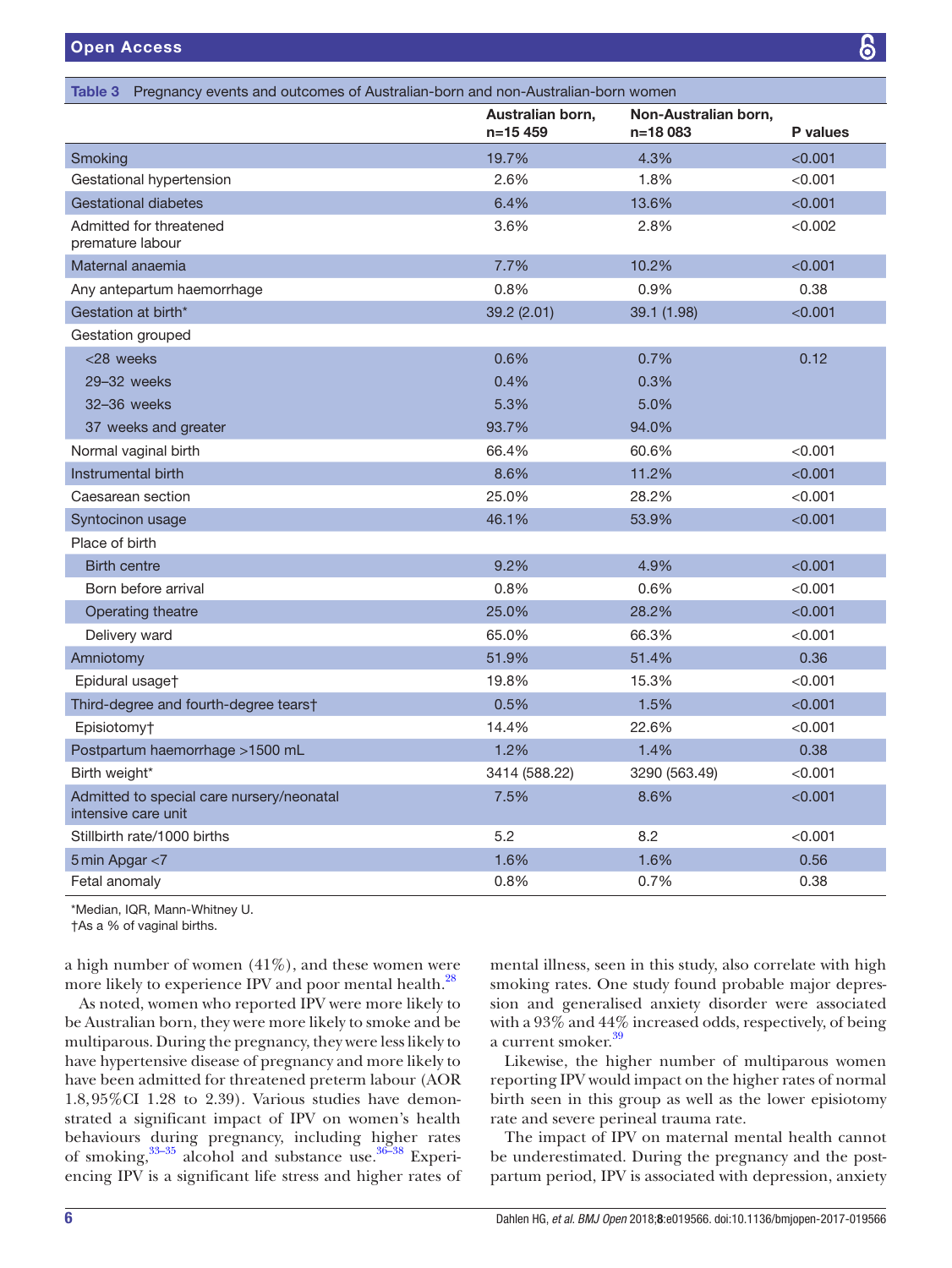<span id="page-6-0"></span>Table 4 Maternal characteristics and perinatal outcomes for women who disclosed IPV at the first booking visit compared with those who have not

|                                                                  |              | IPV reported, n=1302 IPV not reported, n=29 026 P values |         |
|------------------------------------------------------------------|--------------|----------------------------------------------------------|---------|
| Maternal age*                                                    | 28.7 (5.46)  | 28.6 (6.07)                                              | 0.29    |
| Body mass index*                                                 | 26.6 (6.54)  | 27.1(7.17)                                               | < 0.001 |
| Multiparous                                                      | 82.7%        | 68.8%                                                    | < 0.001 |
| Smoking                                                          | 26.8%        | 11.0%                                                    | < 0.001 |
| Hypertension diagnosed in pregnancy                              | 1.5%         | 2.4%                                                     | 0.04    |
| Gestational diabetes                                             | 9.4%         | 8.6%                                                     | 0.96    |
| Threatened premature labour                                      | 5.5%         | 3.1%                                                     | < 0.001 |
| Any Antepartum haemorrhage                                       | 2.22%        | 1.55%                                                    | 0.08    |
| Antenatal admission                                              | 10.8%        | 8.6%                                                     | 0.006   |
| Gestation at birth†                                              | 39.2 (1.96)  | 39.1 (1.90)                                              | 0.12    |
| <b>Birth type</b>                                                |              |                                                          |         |
| Normal vaginal birth                                             | 66.7 %       | 61.6 %                                                   | < 0.001 |
| Instrumental birth                                               | 7.0 %        | 10.9 %                                                   | < 0.001 |
| Caesarean section                                                | 26.3 %       | 27.5 %                                                   | < 0.001 |
| Epidural usage‡                                                  | 29.7%        | 28.3%                                                    | 0.36    |
| Third-degree and fourth-degree tears‡                            | 0.46%        | 1.3%                                                     | 0.01    |
| Episiotomy‡                                                      | 18.8%        | 25.5%                                                    | 0.05    |
| Postpartum blood transfusion                                     | 1.08%        | 0.83%                                                    | 0.94    |
| Birth weight*                                                    | 3349 (568.0) | 3344 (573.6)                                             | 0.77    |
| Admitted to special care nursery/neonatal intensive<br>care unit | 8.6%         | 8.5%                                                     | 0.88    |
| Stillbirth rate/1000 births                                      | 3.9          | 5.4                                                      | 0.49    |
| Feeding difficulty                                               | 38.6%        | 39.6%                                                    | 0.49    |
| Male gender                                                      | 51.0%        | 51.3%                                                    | 0.88    |
| Fetal growth restriction                                         | 6.5%         | 4.8%                                                     | 0.03    |

<sup>\*</sup>Mean, SD and t-test.

†Median, IQR, Mann-Whitney U.

IPV, intimate partner violence.

and PTSD. $40-42$  PTSD rates associated with IPV range from anywhere between 19% and 84%.<sup>43 44</sup> Around 40% of women who experience IPV report symptoms of depression[.44 45](#page-10-0) The most serious reported outcomes of

IPV during pregnancy are homicide and suicide, with maternal injury a leading cause of maternal mortality.<sup>[46 47](#page-10-1)</sup> It has been estimated that 38% of murders of women are by an intimate partner or ex-partner.<sup>[1](#page-9-0)</sup>

<span id="page-6-1"></span>Table 5 IPV expressed as a percentage of country of birth for the most commonly occurring countries of birth of all women assessed

|                                                                     | Australia.<br>$n=13742$ | India.<br>n=3783 | Philippines,<br>$n = 2193$ | NZ.<br>$n = 1520$ | Fiji,<br>$n = 939$ | Sudan.<br>n=784 | Pakistan.<br>$n = 670$ | China.<br>$n = 655$ | Other.<br>$n = 6042$ | Total.<br>$n = 30328$ |
|---------------------------------------------------------------------|-------------------------|------------------|----------------------------|-------------------|--------------------|-----------------|------------------------|---------------------|----------------------|-----------------------|
| Domestic violence.<br>current partner                               | 3.9%                    | 1.6%             | 3.3%                       | 6.2%              | 4.3%               | 8.2%            | 2.5%                   | 1.4%                | 2.7%                 | 3.5%                  |
| Domestic violence.<br>other family member                           | 0.1%                    | 0.1%             | $0.0\%$                    | 0.4%              | $0.2\%$            | $0.0\%$         | $0.0\%$                | $0.0\%$             | $0.0\%$              | 0.1%                  |
| Domestic violence.<br>previous partner                              | 1.3%                    | 0.2%             | 0.6%                       | 0.6%              | 0.1%               | 0.9%            | 0.1%                   | 0.2%                | 0.3%                 | 0.8%                  |
| Domestic violence, any                                              | 5.2%                    | 1.8%             | 4.0%                       | 7.2%              | 4.5%               | 9.1%            | 2.7%                   | 1.5%                | 3.1%                 | 4.3%                  |
| Deferred questions<br>due to partner or family<br>members' presence | 1.0%                    | 0.3%             | 0.6%                       | 1.2%              | 0.7%               | 1.4%            | 1.0%                   | 1.7%                | 1.1%                 | 0.9%                  |

IPV, intimate partner violence; NZ, New Zealand.

<sup>‡</sup>As a % of vaginal births.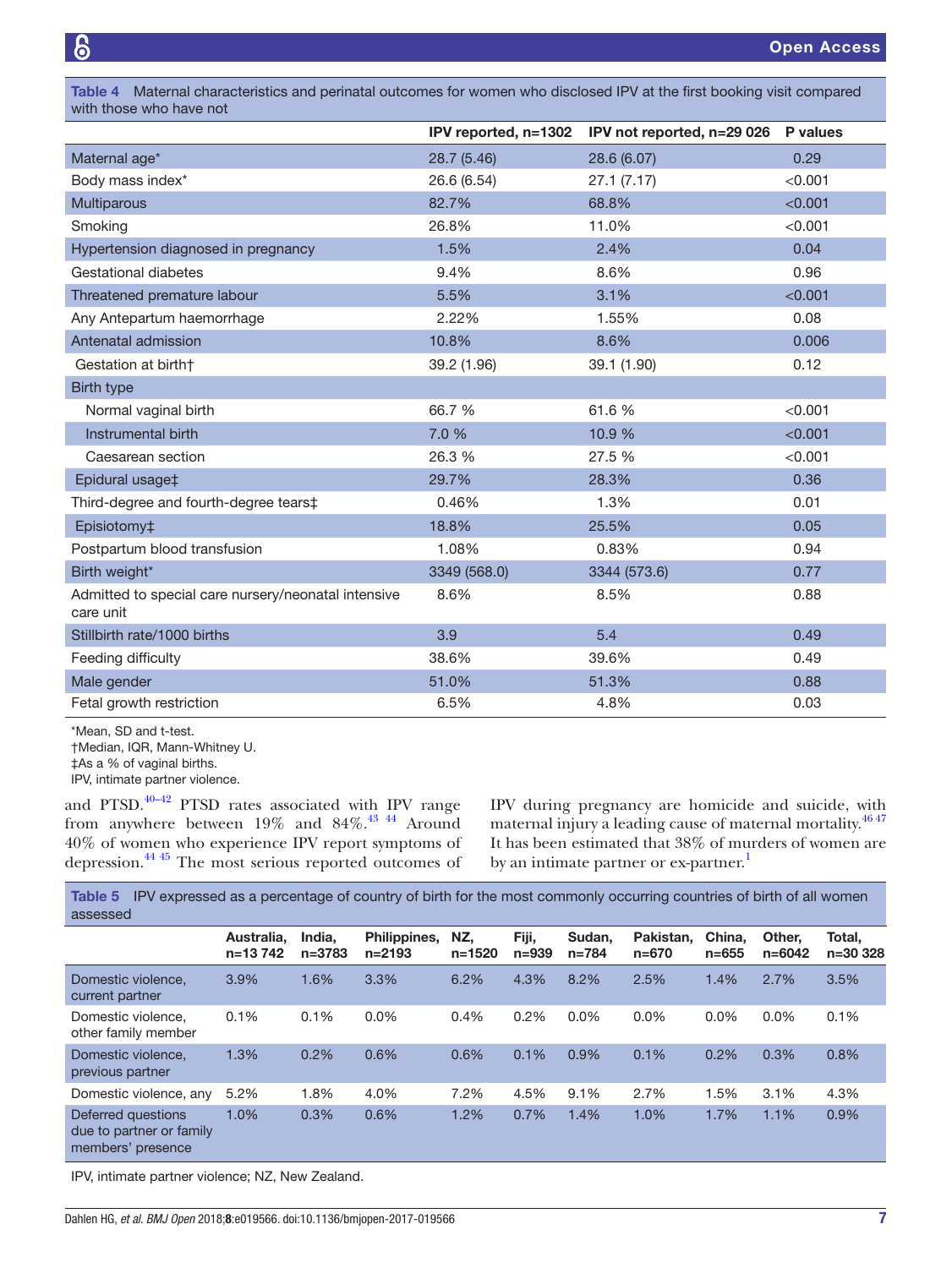<span id="page-7-0"></span>Table 6 Associated psychosocial issues for pregnant women reporting intimate partner violence (IPV) compared with those who do not

|                                                                     | IPV reported $(\% )$ | IPV not reported (%) | <b>P</b> values | OR (95% CI)         |
|---------------------------------------------------------------------|----------------------|----------------------|-----------------|---------------------|
| Edinburgh Postnatal Depression Scale ≥13                            | 7.6                  | 2.1                  | < 0.001         | $3.57(2.84 - 4.47)$ |
| Thoughts of self-harm                                               | 2.4                  | 0.5                  | < 0.001         | $5.55(3.73 - 8.25)$ |
| Illegal drug use risk                                               | 4.30                 | 0.73                 | < 0.001         | $6.11(4.52 - 8.24)$ |
| Childhood abuse                                                     | 23.6                 | 7.6                  | < 0.001         | $3.74(3.27 - 4.28)$ |
| Pregnancy-related anxiety risk                                      | 5.9                  | 2.1                  | < 0.001         | $2.88(2.26 - 3.67)$ |
| Work/relationship effect risk                                       | 23.0                 | 7.4                  | < 0.001         | $3.76(3.28 - 4.30)$ |
| Anxiety/depression risk                                             | 34.2                 | 14.0                 | < 0.001         | $3.19(2.84 - 3.60)$ |
| Worried about mess risk                                             | 34.3                 | 25.0                 | < 0.001         | 1.57 (1.39–1.76)    |
| Positive response to 'are you generally confident' 75.4<br>question |                      | 84.6                 | < 0.001         | $0.24(0.21 - 0.27)$ |
| Recent worry/stress risk                                            | 47.2                 | 22.2                 | < 0.001         | $3.20(2.81 - 3.52)$ |
| Emotional support risk                                              | 8.6                  | 4.4                  | < 0.001         | $2.04(1.67 - 2.50)$ |
| Mental health disorder                                              | 7.07                 | 1.72                 | < 0.001         | $4.36(3.46 - 5.48)$ |
| Family history of mental health disorder                            | 19.1                 | 10.7                 | < 0.001         | $1.97(1.71 - 2.28)$ |

In this study, we found women who were multiparous were more likely to disclose IPV, and this has been reported previously[.48](#page-10-2) This is important to know as women may be more prepared to disclose with a subsequent pregnancy. This may be due to their realising the impact of IPV on the child but also they may be feeling more comfortable with and trusting of the service.<sup>4</sup>

<span id="page-7-1"></span>

| <b>Table 7</b> OR calculations for women reporting intimate<br>partner violence (IPV) at booking and pregnancy conditions<br>and events when compared with women not reporting IPV |                    |                     |  |  |
|------------------------------------------------------------------------------------------------------------------------------------------------------------------------------------|--------------------|---------------------|--|--|
| (ref category is non-IPV)                                                                                                                                                          | 0R                 | <b>AOR</b>          |  |  |
|                                                                                                                                                                                    |                    |                     |  |  |
| Australian born                                                                                                                                                                    | $1.5(1.31 - 1.64)$ | $1.3(1.09 - 1.46)$  |  |  |
| Smoking                                                                                                                                                                            | 3.0 (2.60-3.36)    | 2.7 (2.30-3.20)     |  |  |
| Multiparous                                                                                                                                                                        | $2.3(1.98 - 2.70)$ | $2.0(1.68 - 2.49)$  |  |  |
| Gestational diabetes<br>mellitus                                                                                                                                                   | $1.0(0.87 - 1.24)$ | $1.1(0.85 - 1.29)$  |  |  |
| <b>Hypertensive disorders</b><br>of pregnancy                                                                                                                                      | $0.6(0.39 - 0.97)$ | $0.5(0.32 - 0.91)$  |  |  |
| Threatened premature<br>labour                                                                                                                                                     | 1.8 (1.44–2.36)    | 1.8 (1.28-2.39)     |  |  |
| Antepartum<br>haemorrhage                                                                                                                                                          | $1.5(1.04 - 2.11)$ | $1.4(0.95 - 2.19)$  |  |  |
| Normal vaginal birth                                                                                                                                                               | 1.00               | 1.00                |  |  |
| Instrumental birth                                                                                                                                                                 | $0.6(0.49 - 0.76)$ | $1.1 (0.90 - 1.25)$ |  |  |
| Caesarean section                                                                                                                                                                  | $1.1(0.94 - 1.20)$ |                     |  |  |
| Born preterm                                                                                                                                                                       | $1.3(1.04 - 1.60)$ | $1.0(0.71 - 1.33)$  |  |  |
| Special care nursery/<br>neonatal intensive care<br>unit admission                                                                                                                 | $1.0(0.77 - 1.16)$ | 1.0 (0.82-1.23)     |  |  |
| Apgar 2 (less than 7)                                                                                                                                                              | $1.5(1.00 - 2.12)$ | $1.1(0.64 - 1.80)$  |  |  |
| <b>Breastfed</b>                                                                                                                                                                   | $0.8(0.73 - 0.93)$ | 1.0 (0.86-1.20)     |  |  |

Another possibility for this higher rate of disclosure of IPV with multiparous women may be due to the fact that hopes that a coercive partner may reform once the baby has arrived are not realised. Perhaps also motherhood shifts loyalty from a non-supportive partner to a baby, and energy and affection is channelled more to the baby. This in turn may make reporting easier but may also lead to an escalation of IPV. It is really important more research is done to help understand this. It is also possible that relationship strains may be taking a toll with the presence of children and escalation of IPV. In a study undertaken in Nigeria where a much higher IPV was found in multiparous women, the authors suggest lower socioeconomic status could be a factor in this as well as this is associated with larger families.<sup>48</sup>

A number of studies have reported that women who suffer IPV during pregnancy are twice as likely to miss antenatal visit appointments or initiate antenatal care early.[50 51](#page-10-4) Women with a history of IPV are more likely to miss three or more antenatal visits compared with their non-abused counterparts (45% vs  $28\%$ ).<sup>52</sup> In addition, there are increased numbers of hospitalisation reported for these women. $53$  In our study, we found women were more likely to be hospitalised with threatened preterm birth if they had a history of IPV. Several studies have reported a link between insufficient antenatal care associated with IPV and adverse birth outcomes, including preterm birth and low birth weight (LBW) and small for gestational age. $54-56$  While we did not find an actual increase in preterm birth in this study, it is well known that preterm birth and LBW are the primary causes of neonatal morbidity and mortality.<sup>[57](#page-10-8)</sup>

## Health services

The WHO has identified health services as an appropriate entry point for addressing IPV, in particular against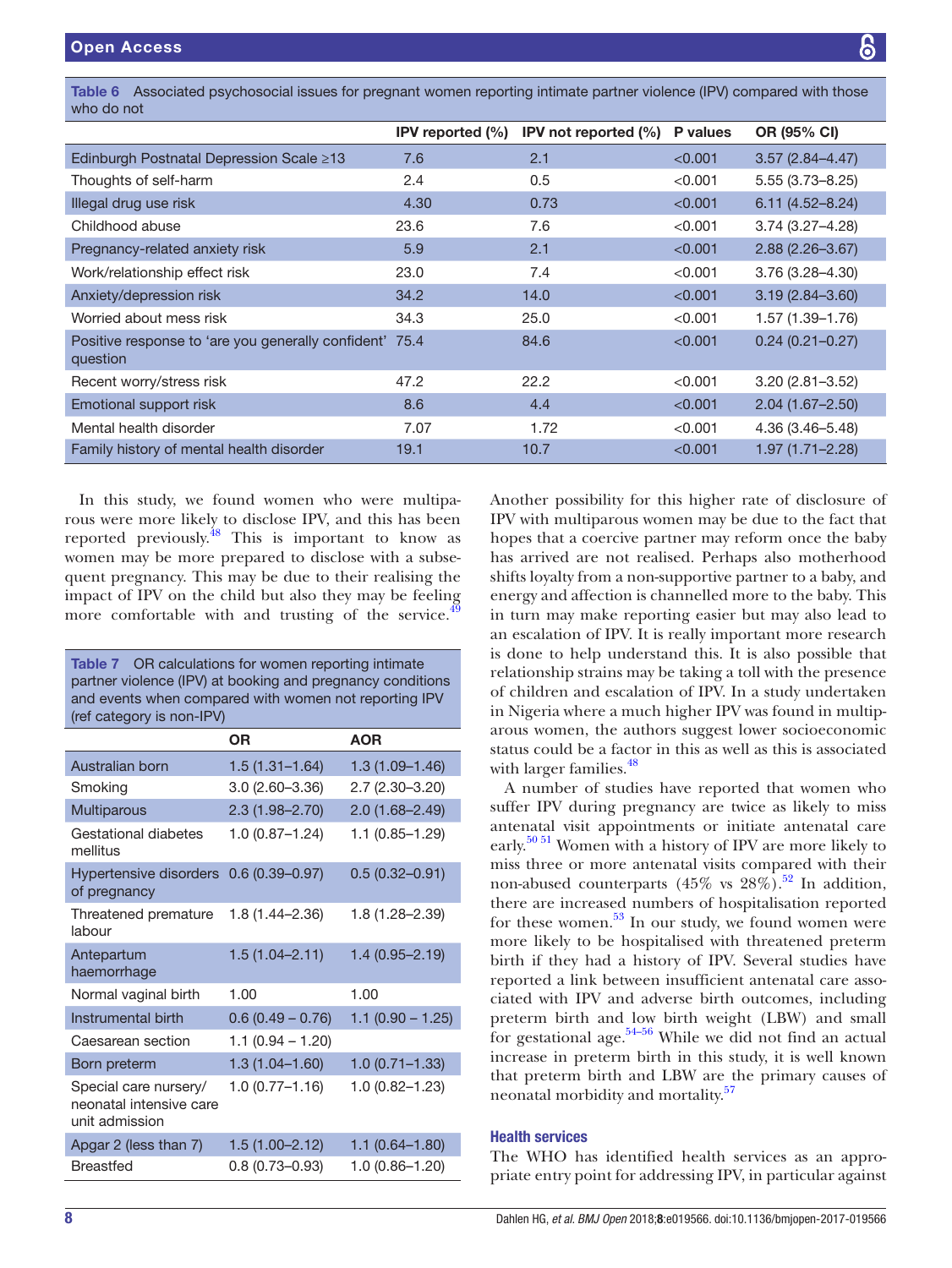women and girls<sup>[1](#page-9-0)</sup> who bear the vast burden of IPV. Women who experience IPV are more likely to use health services than those who do not even though they rarely explicitly disclose violence as the underlying reason.<sup>1</sup> This is even more the case when they are pregnant, and midwives and doctors are the front-line healthcare providers in this case. Unfortunately, health and other services are slow to recognise and address this violence, either because they do not recognise the signs, do not have appropriate services in place or they are simply at capacity.

Currently, the Australian Government has a clear aim to reduce the incidence of IPV against women through public education and health promotion. However, more is required from health providers than simply asking the question. Spangaro *et al* found multiple pathways to disclosure with no single factor necessarily sufficient for a decision to disclose. $58$  While being asked the question was important in women disclosing IPV, the way the question was asked (with interest and being non-judgemental) were found to be key conditions.<sup>[58](#page-10-9)</sup> With the increasing use of computers to guide questions and document women's responses to sensitive questions included in psychosocial screening, $59$  questions are raised as to how effective this will be if a trusting relationship is important in disclosure. A recent ethnographic study of psychosocial assessment and depression screening in pregnancy and following birth found that some midwives and CFHNs were reticent to ask questions related to IPV as well as childhood abuse, at times avoiding asking these questions, rewording the question or minimising women's responses.<sup>[14 60](#page-9-12)</sup> Midwives and nurses also indicated that many women from non-English speaking backgrounds did not always understand the question being asked of them and interpreters were not always available.<sup>14 60</sup> This suggests that we have less knowledge of how to screen for IPV among diverse cultural and linguistic groups. We also have limited information about how many women who report IPV are provided with appropriate referrals and whether they take up the referral. Our study also raises important questions around the need to have a higher level of awareness and vigilance regarding possible IPV when women report childhood abuse and other commonly gathered antenatal information.

There are current discussions among health workers and government services that screening women for IPV initially at booking and again during the third trimester could be advisable as IPV may escalate and/or women may feel more comfortable and trusting of their care provider as the pregnancy advances. This may be even more useful in continuity of care models where women are cared for by a trusted midwife who they get to know and trust. Others suggest that questions about IPV should not be asked at the first visit as is currently done as no relationship has been developed. There is little evidence as to what might be the best approach. There is debate about both the effectiveness of IPV enquiry and the most appropriate time to conduct assessments in pregnancy and after birth. $61$  A number of authors report that when asked, women may choose not to

disclose about the abuse at the initial time of asking, for fear of their own safety but asking signifies that she can disclose at a later contact. $^{49}$  As a result of this debate, there is inconsistent and at times poor uptake of screening in antenatal services in Australia.

#### Strengths and limitations

There are several limitations with this study, and these include that it involves only one hospital in Western Sydney and so may not be generalisable to other areas with different populations. Also, we were unable to determine ethnicity as the variable provided is country of birth, and we could not distinguish between refugees and migrants. Other outcomes not reported here because of the nature of the dataset include urinary and faecal incontinence.<sup>[63](#page-10-13)</sup> The division of non-Australian-born women into the seven countries dilutes the data pool and limits conclusions about individual groups. There is missing data for the IPV variable as already reported, and this is more frequent in the first few years of the dataset when psychosocial screening was being introduced. The advantages of using the ObstetriX database are the large number of variables available compared with the other state-wide routine databases, such as the Perinatal Data Collection and Admitted Patient Data Collection. Socioeconomic factors which affect health such as BMI, psychosocial risk factors, marital status, education level and occupation are not collected in the latter, and adjustment for these variables cannot be undertaken when modelling statistical interactions with these databases and the use of ObstetriX provides this advantage.

#### **CONCLUSION**

There appears to be a relationship between psychosocial risks identified at the antenatal booking visit and a history of IPV; in particular, this is seen in women who have a history of anxiety and depression and childhood abuse. This provides maternity healthcare providers with more evidence for incorporating routine psychosocial screening during antenatal care and providing appropriate services. The fact that women with a history of IPV had more antenatal admissions, particularly for threatened preterm labour, could provide another potential warning sign for midwives and doctors. More research is needed regarding the effectiveness of current IPV screening for women from other countries.

Acknowledgements The authors are grateful to Blacktown hospitals and Western Sydney University for supporting AMM to have time working with academics to develop research skills under the Nurse/Midwives Consultant Research and Capacity Building Scheme.

Contributors HGD designed the study, assisted with analysis and wrote the paper. AMM undertook a review of the literature and helped access the data for analysis. VS consulted on the study and contributed to the writing of the paper. CT analysed the data and assisted in writing the paper.

Funding Funding for the project came from a Western Sydney University Research Partnership grant with NSW Health.

Competing interests None declared.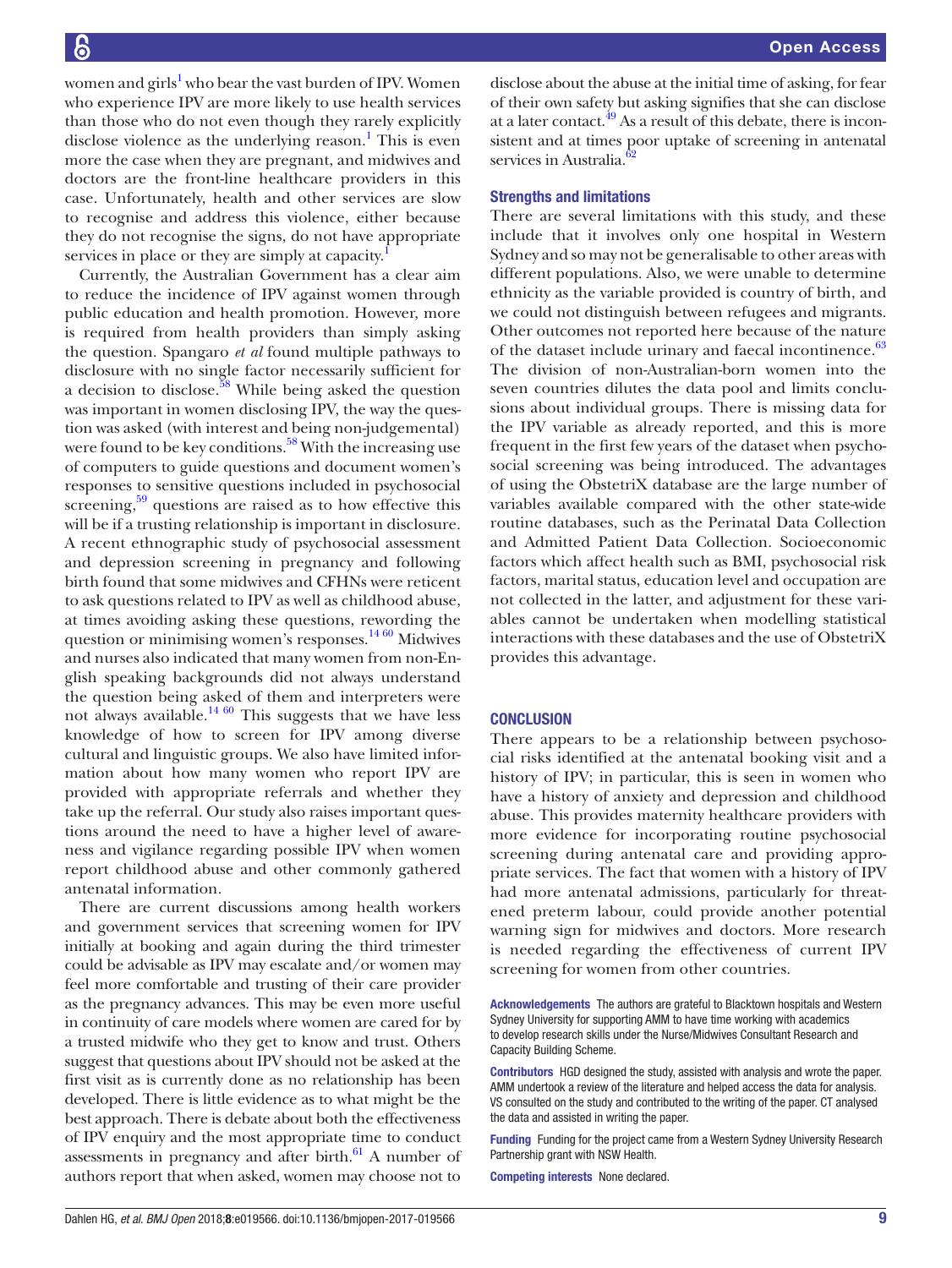# Open Access

#### Patient consent Not required.

Ethics approval Western Sydney Local Health District (Protocol Number HREC2013/ 4/6.7 (3697) AU RED LNR/13/WMEAD/98) and an amended approval given in 2017.

Provenance and peer review Not commissioned; externally peer reviewed.

Data sharing statement We do not have ethics permission to share the data.

Open Access This is an Open Access article distributed in accordance with the Creative Commons Attribution Non Commercial (CC BY-NC 4.0) license, which permits others to distribute, remix, adapt, build upon this work non-commercially, and license their derivative works on different terms, provided the original work is properly cited and the use is non-commercial. See: [http://creativecommons.org/](http://creativecommons.org/licenses/by-nc/4.0/) [licenses/by-nc/4.0/](http://creativecommons.org/licenses/by-nc/4.0/)

© Article author(s) (or their employer(s) unless otherwise stated in the text of the article) 2018. All rights reserved. No commercial use is permitted unless otherwise expressly granted.

#### **REFERENCES**

- <span id="page-9-0"></span>1. World Health Organisation. *Global plan of action to strengthen the role of the health system within a national multisectoral response to address interpersonal violence, in particular against women and girls, and against children*. Geneva: WHO Press, 2016.
- <span id="page-9-1"></span>2. Australian Bureau of Statistics. *Personal safety survey, Australia (cat. no. 4906.0)*. Canberra: Australian Bureau of Statistics, 2013.
- <span id="page-9-2"></span>3. Devries KM, Kishor S, Johnson H, *et al*. Intimate partner violence during pregnancy: analysis of prevalence data from 19 countries. *[Reprod Health Matters](http://dx.doi.org/10.1016/S0968-8080(10)36533-5)* 2010;18:158–70.
- <span id="page-9-3"></span>4. World Health Organisation. *Global and regional estimates of violence against women: prevalence and health effects of intimate partner violence and non-partner sexual violence*. Geneva: World Health Organisation, 2013.
- <span id="page-9-4"></span>5. Mezey GC, Bewley S. Domestic violence and pregnancy. *[Br J Obstet](http://dx.doi.org/10.1111/j.1471-0528.1997.tb11526.x)  [Gynaecol](http://dx.doi.org/10.1111/j.1471-0528.1997.tb11526.x)* 1997;104:528–31.
- <span id="page-9-5"></span>6. Raj A, Silverman J. Violence against immigrant women: the roles of culture, context and legal immigrant status on intimate partner violence. *Violence Against Women* 2002;8:367–98.
- <span id="page-9-6"></span>7. Stewart DE, Gagnon AJ, Merry LA, *et al*. Risk factors and health profiles of recent migrant women who experienced violence associated with pregnancy. *[J Womens Health](http://dx.doi.org/10.1089/jwh.2011.3415)* 2012;21:1100–6.
- <span id="page-9-7"></span>8. James L, Brody D, Hamilton Z. Risk factors for domestic violence during pregnancy: a meta-analytic review. *[Violence Vict](http://dx.doi.org/10.1891/0886-6708.VV-D-12-00034)* 2013;28:359–80.
- <span id="page-9-8"></span>9. Howard LM, Oram S, Galley H, *et al*. Domestic violence and perinatal mental disorders: a systematic review and meta-analysis. *[PLoS Med](http://dx.doi.org/10.1371/journal.pmed.1001452)* 2013;10:e1001452.
- <span id="page-9-9"></span>10. Commonwealth of Australia. *Improving maternity services in Australia, the report of the maternity services review*. Canberra: Commonwealth of Australia, 2009.
- 11. Australian Government Department of Health and Ageing. *Australian health ministers advisory council, national framework for universal child and family health services*. Canberra: Australian Government Department of Health and Ageing, 2011.
- <span id="page-9-10"></span>12. Beyondblue. *Beyondblue: the national depression initiative*. Australia: Byondblue, 2011.
- <span id="page-9-11"></span>13. NSW Department of Health. *NSW Health/families NSW supporting families early package—SAFE START*. North Sydney: NSW Department of Health, 2009.
- <span id="page-9-12"></span>14. Rollans M, Schmied V, Kemp L, *et al*. 'We just ask some questions…' the process of antenatal psychosocial assessment by midwives. *[Midwifery](http://dx.doi.org/10.1016/j.midw.2012.11.013)* 2013;29:935–42.
- 15. Yelland JS, Sutherland GA, Wiebe JL, *et al*. A national approach to perinatal mental health in Australia: exercising caution in the roll-out of a public health initiative. *[Med J Aust](http://www.ncbi.nlm.nih.gov/pubmed/19740052)* 2009;191:276–9.
- <span id="page-9-13"></span>16. Schmied V, Black E, Naidoo N, *et al*. Migrant women's experiences, meanings and ways of dealing with postnatal depression: a metaethnographic study. *[PLoS One](http://dx.doi.org/10.1371/journal.pone.0172385)* 2017;12.
- <span id="page-9-14"></span>17. NSW Government. 2013. [http://www.westernsydney.nsw.gov.au/](http://www.westernsydney.nsw.gov.au/about-western-sydney/demographics/) [about-western-sydney/demographics/](http://www.westernsydney.nsw.gov.au/about-western-sydney/demographics/)
- <span id="page-9-15"></span>18. Dahlen HG, Schmied V, Dennis CL, *et al*. Rates of obstetric intervention during birth and selected maternal and perinatal outcomes for low risk women born in Australia compared to those born overseas. *[BMC Pregnancy Childbirth](http://dx.doi.org/10.1186/1471-2393-13-100)* 2013;13:100.
- 19. Dahlen HG, Barnett B, Kohlhoff J, *et al*. Obstetric and psychosocial risk factors for Australian-born and non-Australian born women and associated pregnancy and birth outcomes: a population based cohort study. *[BMC Pregnancy Childbirth](http://dx.doi.org/10.1186/s12884-015-0681-2)* 2015;15:292.
- <span id="page-9-16"></span>20. Gartland D, Hemphill SA, Hegarty K, *et al*. Intimate partner violence during pregnancy and the first year postpartum in an Australian pregnancy cohort study. *[Matern Child Health J](http://dx.doi.org/10.1007/s10995-010-0638-z)* 2011;15:570–8.
- <span id="page-9-17"></span>21. Hutton JD, James DK, Stirrat GM, *et al*. Management of severe preeclampsia and eclampsia by UK consultants. *[Br J Obstet Gynaecol](http://dx.doi.org/10.1111/j.1471-0528.1992.tb13819.x)* 1992;99:554–6.
- <span id="page-9-18"></span>22. Gartland D, Woolhouse H, Giallo R, *et al*. Vulnerability to intimate partner violence and poor mental health in the first 4-year postpartum among mothers reporting childhood abuse: an Australian pregnancy cohort study. *[Arch Womens Ment Health](http://dx.doi.org/10.1007/s00737-016-0659-8)* 2016;19:1091–100.
- <span id="page-9-19"></span>23. Gao W, Paterson J, Abbott M, *et al*. Impact of current and past intimate partner violence on maternal mental health and behaviour at 2 years after childbirth: evidence from the Pacific Islands Families Study. *[Aust N Z J Psychiatry](http://dx.doi.org/10.3109/00048670903487126)* 2010;44:174–82.
- <span id="page-9-20"></span>Higginbottom GM, Safipour J, Mumtaz Z, et al. "I have to do what I believe": Sudanese women's beliefs and resistance to hegemonic practices at home and during experiences of maternity care in Canada. *[BMC Pregnancy Childbirth](http://dx.doi.org/10.1186/1471-2393-13-51)* 2013;13:51.
- <span id="page-9-21"></span>25. Leung WC, Leung TW, Lam YY, *et al*. The prevalence of domestic violence against pregnant women in a Chinese community. *[Int J](http://dx.doi.org/10.1016/S0020-7292(99)00053-3)  [Gynaecol Obstet](http://dx.doi.org/10.1016/S0020-7292(99)00053-3)* 1999;66:23–30.
- <span id="page-9-22"></span>26. *Primary prevention of violence against immigrant and refugee women in Australia*. Melbourne: M.C.f.W.s. Health, 2011.
- <span id="page-9-23"></span>27. Coker AL, Smith PH, Thompson MP, *et al*. Social support protects against the negative effects of partner violence on mental health. *[J](http://dx.doi.org/10.1089/15246090260137644)  [Womens Health Gend Based Med](http://dx.doi.org/10.1089/15246090260137644)* 2002;11:465–76.
- <span id="page-9-25"></span>28. Giallo R, Pilkington P, McDonald E, *et al*. Physical, sexual and social health factors associated with the trajectories of maternal depressive symptoms from pregnancy to 4 years postpartum. *[Soc Psychiatry](http://dx.doi.org/10.1007/s00127-017-1387-8)  [Psychiatr Epidemiol](http://dx.doi.org/10.1007/s00127-017-1387-8)* 2017;52:815–28.
- <span id="page-9-24"></span>29. Russell DE. The incidence and prevalence of intrafamilial and extrafamilial sexual abuse of female children. *[Child Abuse Negl](http://dx.doi.org/10.1016/0145-2134(83)90065-0)* 1983;7:133–46.
- 30. Barrios YV, Gelaye B, Zhong Q, *et al*. Association of childhood physical and sexual abuse with intimate partner violence, poor general health and depressive symptoms among pregnant women. *[PLoS One](http://dx.doi.org/10.1371/journal.pone.0116609)* 2015;10:e0116609.
- 31. Coid J, Petruckevitch A, Feder G, *et al*. Relation between childhood sexual and physical abuse and risk of revictimisation in women: a cross-sectional survey. *[Lancet](http://dx.doi.org/10.1016/S0140-6736(01)05622-7)* 2001;358:450–4.
- 32. Bensley L, Van Eenwyk J, Wynkoop Simmons K. Childhood family violence history and womens risk for intimate partner violence and poor health. *[Am J Prev Med](http://dx.doi.org/10.1016/S0749-3797(03)00094-1)* 2003;25:38–44.
- <span id="page-9-26"></span>33. Fanslow J, Silva M, Robinson E, *et al*. Violence during pregnancy: associations with pregnancy intendedness, pregnancy-related care, and alcohol and tobacco use among a representative sample of New Zealand women. *[Aust N Z J Obstet Gynaecol](http://dx.doi.org/10.1111/j.1479-828X.2008.00890.x)* 2008;48:398–404.
- 34. Bailey BA, Daugherty RA. Intimate partner violence during pregnancy: incidence and associated health behaviors in a rural population. *[Matern Child Health J](http://dx.doi.org/10.1007/s10995-007-0191-6)* 2007;11:495–503.
- 35. Anderson BA, Marshak HH, Hebbeler DL. Identifying intimate partner violence at entry to prenatal care: clustering routine clinical information. *[J Midwifery Womens Health](http://dx.doi.org/10.1016/S1526-9523(02)00273-8)* 2002;47:353–9.
- <span id="page-9-27"></span>36. Caetano R, McGrath C, Ramisetty-Mikler S, *et al*. Drinking, alcohol problems and the five-year recurrence and incidence of male to female and female to male partner violence. *[Alcohol Clin Exp Res](http://dx.doi.org/10.1097/01.ALC.0000150015.84381.63)* 2005;29:98–106.
- 37. Gilbert L, El-Bassel N, Chang M, *et al*. Substance use and partner violence among urban women seeking emergency care. *[Psychol](http://dx.doi.org/10.1037/a0025869)  [Addict Behav](http://dx.doi.org/10.1037/a0025869)* 2012;26:226–35.
- 38. Campbell JC. Health consequences of intimate partner violence. *[Lancet](http://dx.doi.org/10.1016/S0140-6736(02)08336-8)* 2002;359:1331–6.
- <span id="page-9-28"></span>39. Matcham F, Carroll A, Chung N, *et al*. Smoking and common mental disorders in patients with chronic conditions: An analysis of data collected via a web-based screening system. *[Gen Hosp Psychiatry](http://dx.doi.org/10.1016/j.genhosppsych.2016.11.006)* 2017;45:12–18.
- <span id="page-9-29"></span>40. Martin SL, Li Y, Casanueva C, *et al*. Intimate partner violence and women's depression before and during pregnancy. *[Violence Against](http://dx.doi.org/10.1177/1077801205285106)  [Women](http://dx.doi.org/10.1177/1077801205285106)* 2006;12:221–39.
- 41. Wu Q, Chen HL, Xu XJ. Violence as a risk factor for postpartum depression in mothers: a meta-analysis. *[Arch Womens Ment Health](http://dx.doi.org/10.1007/s00737-011-0248-9)* 2012;15:107–14.
- 42. Campo M. Domestic and family violence in pregnancy and early parenthood Overview and emerging interventions. 2016 [https://aifs.](https://aifs.gov.au/cfca/sites/default/files/publication-documents/cfca-resource-dv-pregnancy.pdf) [gov.au/cfca/sites/default/files/publication-documents/cfca-resource](https://aifs.gov.au/cfca/sites/default/files/publication-documents/cfca-resource-dv-pregnancy.pdf)[dv-pregnancy.pdf.](https://aifs.gov.au/cfca/sites/default/files/publication-documents/cfca-resource-dv-pregnancy.pdf)
- <span id="page-9-30"></span>43. Woods SJ, Hall RJ, Campbell JC, *et al*. Physical health and posttraumatic stress disorder symptoms in women experiencing intimate partner violence. *[J Midwifery Womens Health](http://dx.doi.org/10.1016/j.jmwh.2008.07.004)* 2008;53:538–46.